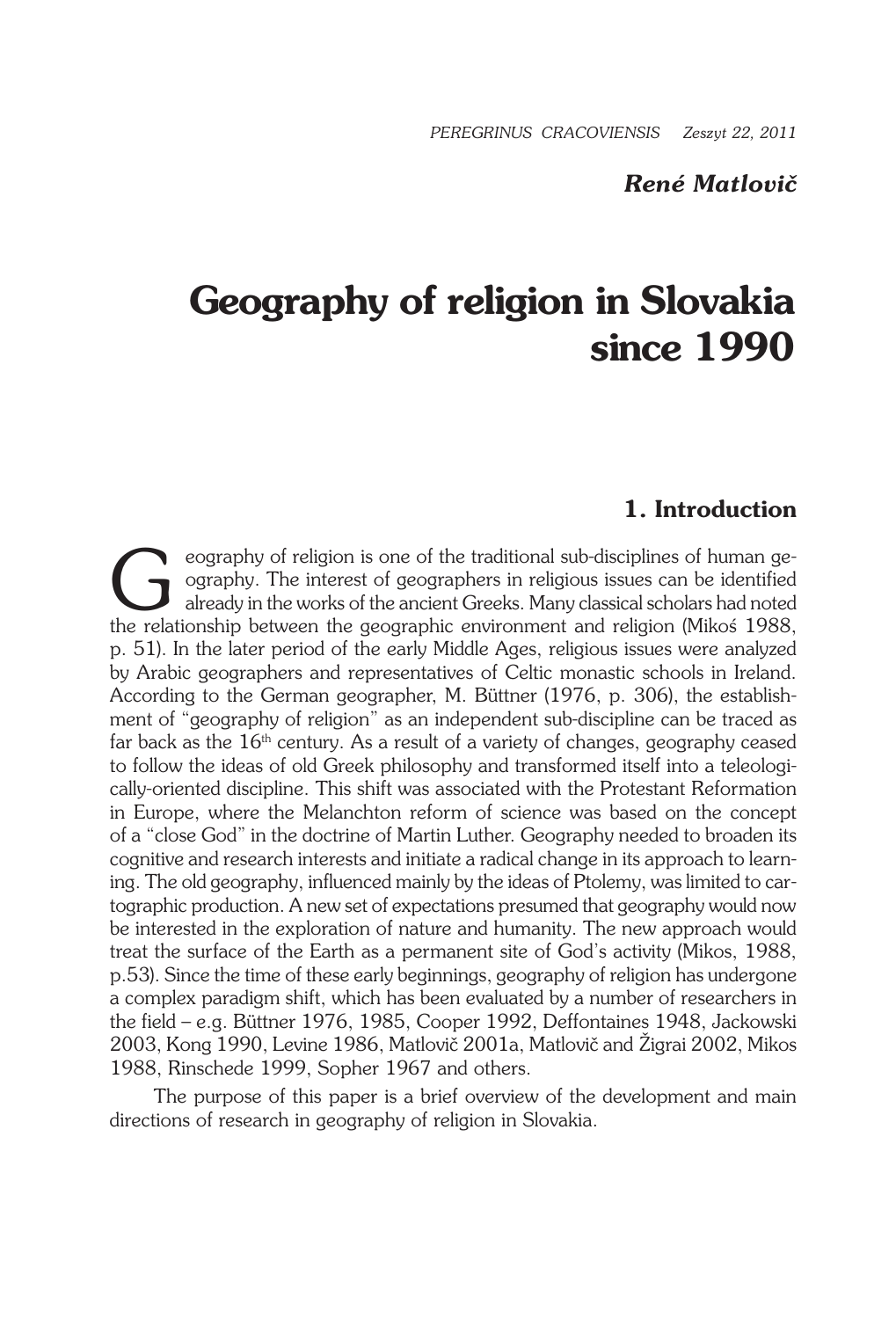# **2. Geography of religion in Slovakia prior to 1989**

The development of geography of religion in Slovakia was significantly influenced by general trends in the development of geography as a research discipline. The beginnings of modern geography research in Slovakia reach back to the interwar period, and were connected with the establishment of a geography seminar at Comenius University in Bratislava in 1923. However, interest in religious-geographic issues can be traced back even earlier. In the  $17<sup>th</sup>$  century, several schools were established under the supervision of religious institutions such as the Jesuit University in Trnava and Košice and the Evangelical College in Prešov. The work of Jesuit researchers is presented by M. Szent-Iváni in his *Dissertacio paralipomenica rerum memorabilium Hungariae* including a collection of marvelous pictures and sculptures of the Virgin Mary of Hungary (P. Eszterházy). The *Topographia magni regni Hungariae* of 1718 is ascribed to M. Bonbardi and includes a hagiotopography of Slovakia (Martinka, 1955). A number of valuable religious-geographic facts about Slovak lands may be found in the works of Protestant scholars – e.g. *Notitia Hungariae novae historico-geographica* from 1735–1742 by Matej Bel, and *Geographisch-historisches und Produkten Lexikon von Ungarn* from 1786 by Ján Matej Korabinský.

The foundations of modern Slovak geography were laid by Czech professors coming to study at the Institute of Geography in Bratislava – e.g. Jiří Viktor Daneš (1880–1928), František Štůla (1883–1943), and Jiří Král (1893–1975) (Lauko 2006). The most important person associated with the establishment and institutionalization of geography in Slovakia was Ján Hromádka (1886–1968), who educated the first generation of Slovak geographers such as Štefan Bučko, Štefan Fekete, Ján Hetteš, Ladislav Kvietok, Teodor Lamoš, Michal Lukniš, Matej Papík, Pavol Plesník, Dominik Polakovič, Anton Šíma, Eduard Šimo, and Ján Verešík. The first pioneer of geography of religion in Slovakia was Štefan Fekete, who published a major monographic work, from which only the *Map of spatial differentiation of religions in Slovakia according to population census of 1930* was published as part of a geography monograph titled *General geography of Slovakia (*"*Všeobecný zemepis Slovenska*") by J. Hromádka (1943). In 1947 a pioneering study of Slovak pilgrimage sites was published by Fekete. Hromádka (1933, 1934, 1949) analyzed the religious characteristics of the inhabitants of Orava, a county of Bratislava and Malacky, in Czechoslovakia. A similar approach was applied by M. Lukniš (1946) in his micro-geographic analysis of eastern Slovak Jakubany. Slovakia became an area of interest to Czech geographers in papers published about the Czechoslovak Republic in general – e.g. J. Korčák (1935). Important geographic issues were also analyzed in papers written by historians, sociologists and ethnographers. This includes B. Matušík (1937) on the situation of religion in Turiec, V. Chaloupecký (1928) on the organization of the Catholic Church in Slovakia, and O.R. Halaga (1947) on the emergence of Greek Catholicism in eastern Slovakia. A number of important issues were also discussed in a sociological analysis of Slovakia by A. Štefánek (1944).

Starting in 1948, efforts to develop geography of religion were interrupted due to the rapid emergence of the communist regime in Czechoslovakia. The religious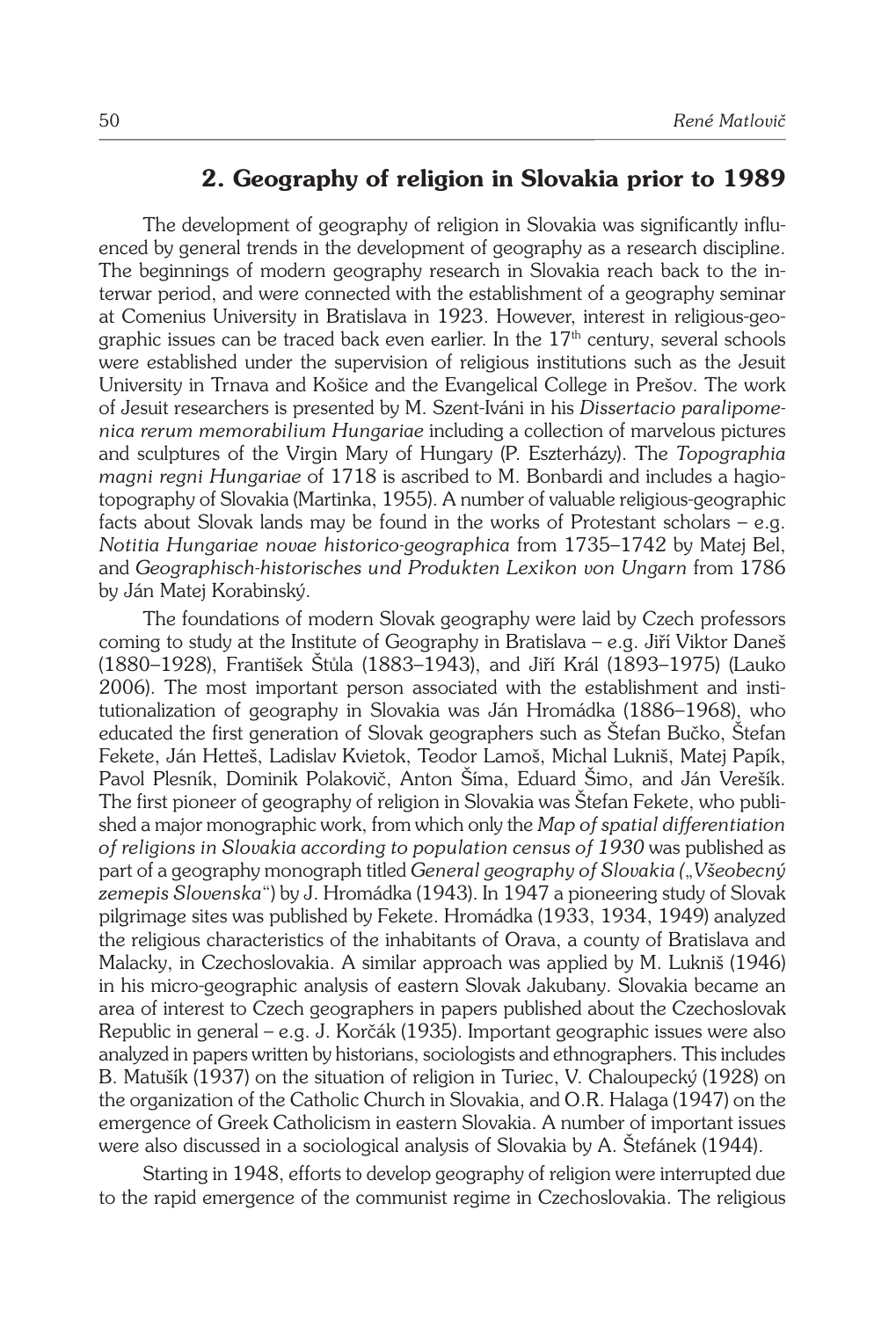affiliation of the inhabitants of Slovakia was noted only in the Population Census of 1950. In 1961, 1970 and 1980 religious affiliation was excluded from the population census. Between 1948 and 1989, religious issues were discussed mainly in nongeographic works, which included government propaganda of an atheist nature.

# **3. Research trends in geography of religion after 1990**

The revival of interest in the geography of religious issues could take place only after 1990. The first significant event was the Tenth Congress of the Slovak Geographic Society at SAV, held in Bratislava in 1991. Štefan Očovský presented his paper about the principles of the geographic study of religious issues and outlined a future research program. Consequently there appeared several works reflecting the growing diversity of interests of Slovak geographers. The following themes were covered:

a) theoretical-methodological works, related to the formation of geography of religion and its basic theoretical-methodological questions and research aims: Š. Očovský (1992), R. Matlovič (1993a, 1994, 1997a, 2001a, 2001c, 2004, 2005b), R. Matlovič, F. Žigrai (2002), J. Komorovský (1994), Š. Poláčik (1998a). Research by R. Matlovič and F. Žigrai (2002) identified and characterized selected paradigms of geography of religion: teleological, missionary-applied, geo-influential, religious-influential, and analytical-influential (Tab. 1).

Another original feature of this approach is the treatment of sanctification as a transformation process acting in post-communist cities (Matlovič 2000b). It is a process that takes place within the functional intra-urban structure. In the narrow sense of the word, it is an expansion of sacred space at the expense of secular space, with sacred space understood as space dedicated to sacred and ritual purposes. In the broader sense of the word, sanctification represents an expansion

| Paradigm               | Major work and author      | Period | Basic characteristics                   |
|------------------------|----------------------------|--------|-----------------------------------------|
| Christian-theological  | De dimensione Terrae.      | 1556   | research of the Earth's surface         |
| (teleological)         | Peucer                     |        | as a space of God's permanent activity  |
| missionary-applied     | Systema geographicum,      | 1616   | research on religion from the           |
|                        | Keckerman                  |        | perspective of the needs of missionary  |
|                        |                            |        | activities and Christianity diffusion   |
| geo-influential        | Ideen über religiöse       | 1795   | research on the influence of the        |
|                        | Geographie, Kasche         |        | geographic environment on religions     |
| religious-influential  | Gesammelte Aufsätze zur    | 1921   | research on the influence of religion   |
|                        | Religionssoziologie, Weber |        | on the geographic environment           |
| analytical-influential | Geography of Religion,     | 1967   | research on the mutual influence of the |
|                        | Sopher                     |        | geographic environment and religion     |

Tab. 1. Overview of paradigms in the geography of religion

*Source:* Matlovič, Žigrai 2002.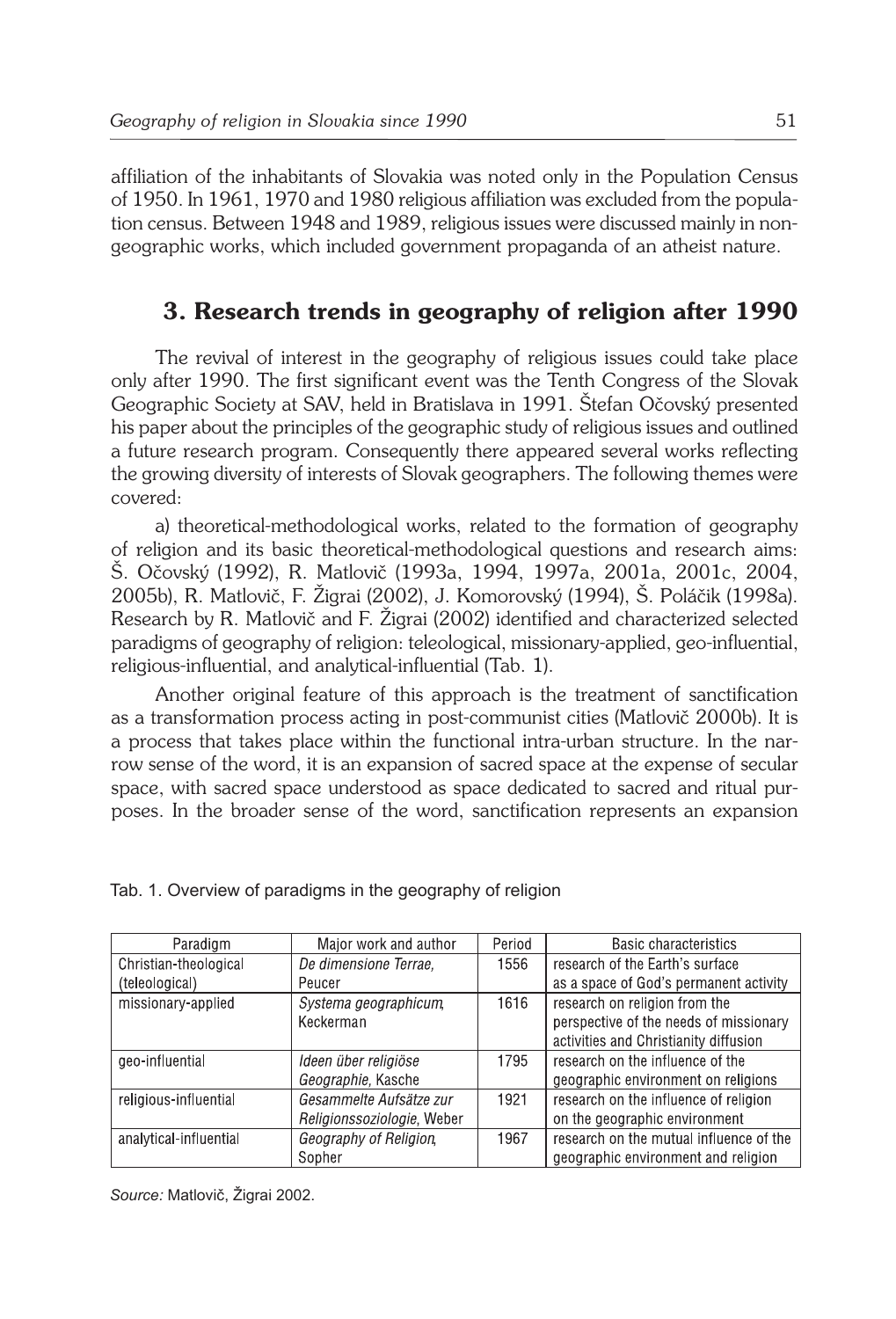of space intended specifically for religious purposes (churches, chapels, monasteries, administrative buildings of churches, seminaries, church supply shops) (Matlovič 2000b). R. Matlovič (2001a) is the author of the first Slovak university-level textbook titled *Geography of religions – an overview of the issue (Geografia relígií – náčrt problematiky)*. The book deals with the development of geography of religion as a scientific discipline. It also addresses the conceptualization of the term "religion", structure and classification of religious systems, origin of religions, an overview of generic state religions, universal and syncretic religions, relations between religious systems and individual components of the geographic environment, a regional overview of religious systems in selected macro-regions of the world, and spatial differentiation of religions in Slovakia.

b) empirical research designed to analyze religiousness, religious identity and religious structure of the population in Slovakia and other countries, changes in various temporal and spatial contexts as well as factors that drive these changes: J. Žudel (1991), Š. Očovský (1993, 1996), A. Gajdarová, J. Mládek (1993), R. Matlovič (1993 b, 1996b, 1997b, 2000a, 2001d, 2002, 2005a, 2007), J. Brezák (1996), R. Matlovič, R. Ištok (1998), K. Pastor (1994a), F. Podhorský (1996, 1997, 1998, 1999). M. Moravčíková, M. Cipár (1998), J. Bunčák (2001), V. Krivý (2001), J. Majo (2009), J. Majo, D. Kusendová (2007), G. Nováková (2009). The following publications attempt to identify types of regions based on religious diversity: A. Ritomský (1993b), P. Mariot (1995), Š. Poláčik (1996, 1998b), F. Podhorský (2000).

c) empirical research designed to analyze the geographic organization of selected churches: R. Matlovič (1995a, 1995b, 1996a, 1998), V. Kandráčová (1996), K. Ivanička (1999), V. Ira, J. Szőllős (2000).

d) empirical research on religious pilgrimages, religious tourism and religious infrastructure: M. Čičo (1992), P. Čuka (1998), J. Zubríková (1999), R. Matlovič (2001b, 2005c), A. Dubcová, A. Krogman (2009), A. Krogmann (2007a, 2007b, 2009a, 2009b)

e) research on relationships between religious issues and other elements of the geographic environment a study by: V. Ira (1996) on the relationship between the ethnic and religious structure of society and the perception of tensions; a study by R. Matlovič (2000b) on sanctification as a transformation process affecting urban environments in the last decade; a study by R. Ištok and R. Matlovič (1993) on the influence of religion on political and geographic structures; a study by J. Szőllős (1998b) on the Christian aspects of global environmental problems; a study by M. Moravčíková and M. Cipár (2000) on the relationship between religiousness and social and pathological phenomena in selected regions of Slovakia; a study by R. Ištok and R. Matlovič (2004) on religious nationalism amidst globalization,

f) cartographic works comprising several aspects of religious issues. This category includes atlas data on the spatial aspects of religious issues in Slovakia: *Atlas of churches, religious societies and religiousness in Slovakia* (*Atlas cirkví,*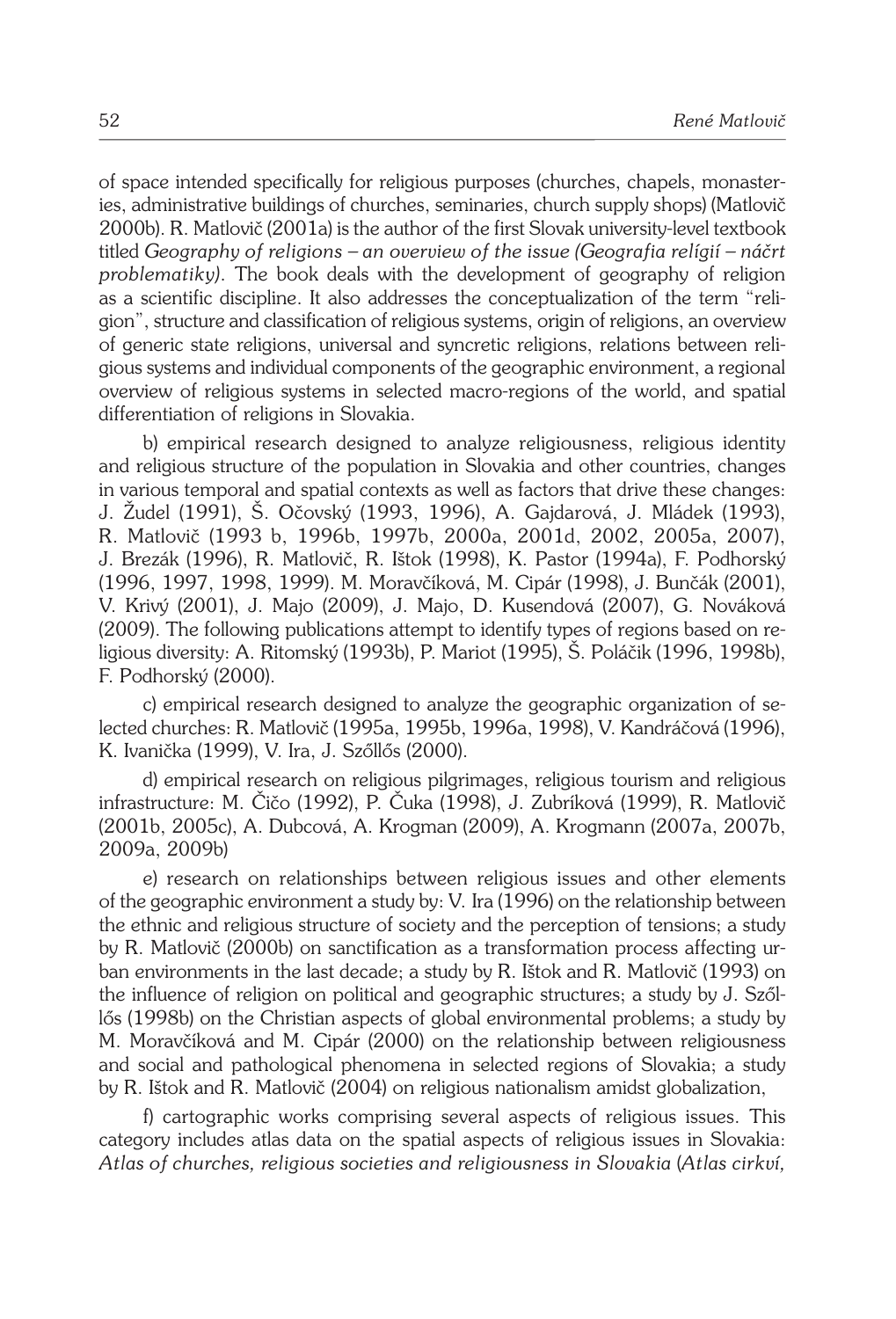*náboženských spoločností a religiozity Slovenska*) produced by Š. Poláčik (2000); 33 specialists, among them six geographers (Š. Poláčik, V. Ira, P. Korec, D. Kusendová, R. Matlovič and J. Szőllős), participated in the creation of *the Atlas of the Catholic Church in Slovakia* (*Atlas Katolíckej cirkvi na Slovensku*) (Š. Poláčik and V. Judák 2005). Several maps covering religious issues are also included in *the Atlas of Slovak Society* (*Atlas obyvateľstva Slovenska*) (Mládek et al., 2006). Currently, the team of D. Kusendová, J. Majo, D. Kravjanská, D. Gurňák, D.P. Daniel, M. Benža, M. Sokolová, E. Kowalská, M. Damankoš, M. Kovačka and I. Zmeták are working on *the Historical Atlas of the Protestant Church in Slovakia* (*Historický atlas Evanjelickej cirkvi a.v. na Slovensku*).

# **3. Institutional background of geography of religion in Slovakia**

Geography of religion does not have a significant institutional background in Slovakia at this point in time. As a formal field of study, it was included in Slovak geography programs at the university level in 1998 at the Department of Geography and Regional Development at the Faculty of Humanities and Natural Sciences at the University of Prešov in Prešov thanks to R. Matlovič. Its creation was assisted by a program called Cursus Inovati, which was supported by the Jan Hus Educational Foundation. Geography of religion was later included in many others geography programs at other Slovak universities such as Comenius University in Bratislava, Catholic University in Ružomberok, Constantine the Philosopher University in Nitra, and Matej Bel University in Banská Bystrica. Various course names have been used including "Geography of Religion" and "Religious Geography". The first Slovak conference dedicated to this issue was an international conference at Prešov University in 2009 called *Challenges for the Geography of Religion in the 21st Century*. The conference was a follow-up to the 2nd European Geographic Congress EUGEO 2009 held in Bratislava and organized by the Slovak Geographic Society at SAV. Research materials presented at the conference were published in a periodical called Acta Facultatis Studiorum Humanitatis et Naturae Universitatis Presoviensis, Folia Geographica No. 15.

Geography of religion has also developed as part of Religious Studies programs. The first Slovak program in religious studies – after 1989 – was established by Prof. Ján Komorovský at the Faculty of Arts at Comenius University in Bratislava. The religious studies program was first found at the Department of Ethnology, and since 2003, has been at the Department of Comparative Religious Studies. Religious studies programs have also been developed at the Faculty of Greek Catholic Theology at Prešov University in Prešov (Department of Philosophy and Religious Studies) and at the Faculty of Arts at Catholic University in Ružomberok (Department of Religious Studies and Religious Education). In 1992, the Slovak Society for the Study of Religions was established at SAV. Research institutions that study religion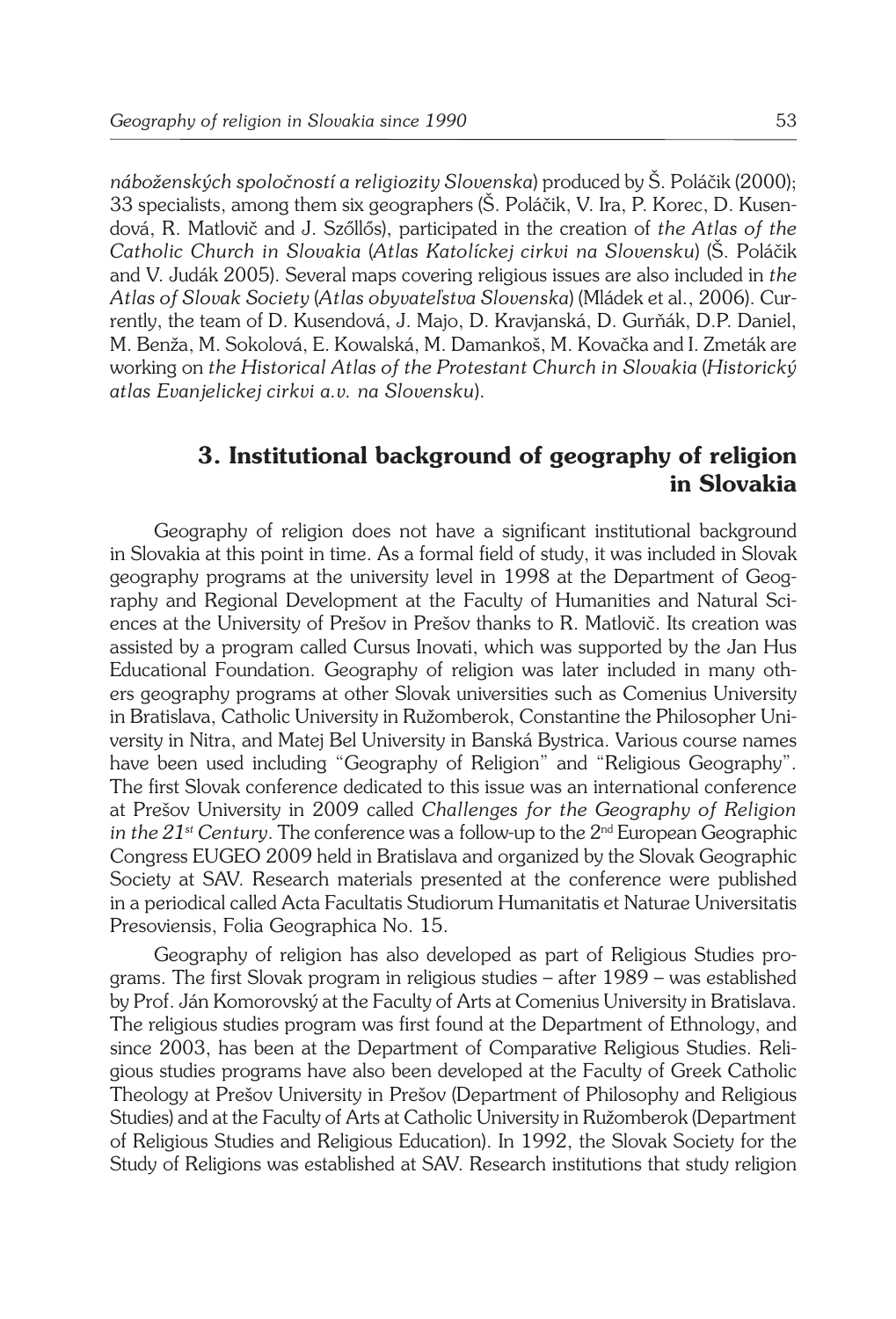and churches are represented by the Center for Excellence in Social-historical and Cultural-historical Research at Prešov University in Prešov (established in 2010) and the Institute for State-Church Relations in Bratislava (established in 1997).

## **4. Conclusions**

Geography of religion has experienced a relatively complicated development process in Slovakia. Following a promising start during the interwar period, its development was interrupted from 1948 to 1989. New programs came into being after 1989. The interest of the younger generation in the geographic analysis of religious issues is growing. The result of this is a newly emerging diversity of research directions and the creation of geography of religion programs at other universities in Slovakia.

#### **Literature**

*Atlas obyvateľstva Slovenska. Univerzita Komenského*, Bratislava, 2006.

Brezák J., 1996, *Prehľad vývoja náboženskej príslušnosti obyvateľov Slovenska vo svetle štatistických čísiel,* Pax Christi Slovakia, Bratislava.

Bunčák J., 2001, *Religiozita na Slovensku a v európskom rámci*, "Sociológia", vol. 33 (1), p. 47–70.

Büttner M., 1976, *Von der Religionsgeographie zur Geographie der Geisteshaltung*, "Die Erde", vol. 107, p. 300–329.

Büttner M., 1985, *Zur Geschichte und Systematik der Religionsgeographie*, "Geographia Religionum", Bd I., Dietrich Reimer Verlag, Berlin, p. 13–122.

Cooper A., 1992, New directions in the geography of religion, "Area", vol. 24, p. 123–129.

Čičo M., 1992, *Kalvarienberge in der Slowakei*, [in:] W. Brunner, W. Renhard (eds), *Calvaria. Tod und Leben*, Graz, p. 173–191.

Čičo M., Kalinová M., Paulusová S., 2002, *Kalvárie a krížové cesty na Slovensku*, Pamiatkový ústav, Bratislava.

Čuka P., 1998, *Analiza geograficzna ośrodka pielgrzymkowego Staré Hory w Górach Starohorských w Środkowej Słowacji, Geographic analysis of the Stare Hory pilgrimage center in Central Slovakia*, "Peregrinus Cracoviensis", vol. 6, p. 99–110.

Deffontaines P., 1948, *Géographie et religions*, Gallimard, Paris.

Dubcová A., Krogmann A., 2009, *Mariánske pútnické miesta v Nitrianskom kraji*, [in:] *Turystyka religijna na obszarach górskich* [Religious tourism in mountain regions]. International conference in Bukowina Tatrzańska, October 7–10, 2008, Podhalańska Państwowa Wyźsza Szkola Zawodowa, Podhale State Vocational School, Nowy Targ, p. 109–120.

Eberhardt P., 2003, *Geografia religii Słowacji. Geography of religion in Slovakia*, [in:] E. Orłowska, J. Klementowski (eds), *Kulturowy aspekt badań geograficznych. Cultural aspects of geographic research*, PTG, IGiPRR UW, Wrocław, p. 215–230.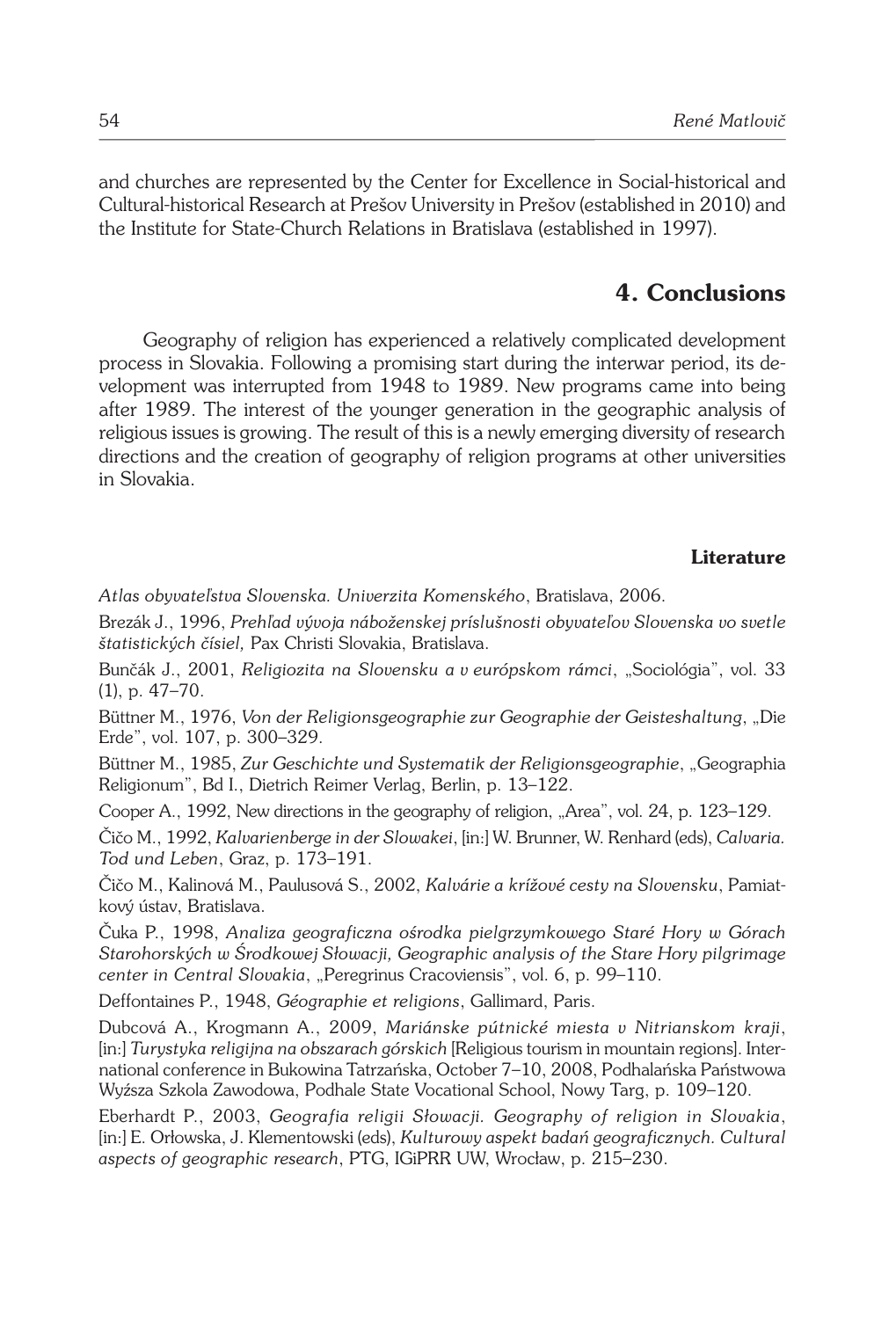Fekete Š., 1947, *Vznik, rozloženie a význam slovenských pútnických miest. Príspevok ku kultúrnej geografii Slovenska*, "Národopisný sborník", vol. 8, p. 125–144.

Gajdarová A., Mládek J., 1993, *Vybrané priestorové črty religióznej štruktúry obyvateľstva Slovenska*, [in:] Š. Očovský, A. Volná (eds), *Populačné zdroje regionálneho rozvoja Slovenska*, Bratislava (Slovenská geografická spoločnosť a Slovenská štatistická a demografická spoločnosť), p. 17–25.

Halaga O.R., 1947, *Slovanské osídlenie Potisia a východoslovenskí gréckokatolíci*, "Práce Historického odboru "Svojiny" – východoslovenského kultúrneho spolku", vol. I., Košice (Svojina).

Hromádka J., 1933, *Zemepis okresu bratislavského a malackého. I. a II.*, Nakl. učiteľstva, Bratislava.

Hromádka J., 1934, *Zemepis Oravy*, Nákl. učiteľstva, Bratislava.

Hromádka J., 1943, *Všeobecný zemepis Slovenska*, [in:] Ľ. Novák (ed.), *Slovenská vlastiveda I*, Bratislava (SAVU), p. 83–332.

Hromádka J., 1949, *Príručka zemepisu Československej republiky*, Štátne nakladateľstvo, Bratislava.

Hudák J., 1984, *Patrocíniá na Slovensku*, Bratislava.

Chaloupecký V., 1928, *Slovenské dieceze a tak řečená apoštolská práva*, Bratislava, 2, č. 1, p. 1–69.

Ira V., 1996, *Etnická a religiózna štruktúra obyvateľstva východného Slovenska a percepcia etnických a religióznych napätí*, "Geografický časopis", vol. 48, p. 13–34.

Ira V., Szőllős J., 2000, *Regionálna diferenciácia zborov Bratskej jednoty baptistov v SR*, [in:] Š. Poláčik (ed.), *Atlas cirkví, náboženských spoločností a religiozity Slovenska*, Chronos, Bratislava, p. 52–53.

Ištok R., Lesniaková Z., 1995, *Národnostná a konfesionálna štruktúra obyvateľstva sídiel Spišskej župy v roku 1880,* [in:] P. Švorc (ed.), *Spiš v kontinuite času*, Universum, Prešov, p. 103–109.

Ištok R., Matlovič R., 1993, *Vplyv náboženstva na politický systém v politick – geografickom kontexte*, "Medzinárodné otázky", vol. 2, no 1–2, p. 139–147.

Ištok R., Matlovič R., 2004, *Religious Nationalism in the Era of Globalisation*, [in:] T. Siwek, V. Baar (eds), *Globalisation and its Geopolitical, Cultural, Economic and Ecological Context*, University of Ostrava, Ostrava, p. 195–205.

Ivanička K., 1999, *Slovensko – genius loci,* Eurostav, Bratislava.

Jackowski A., 2003, *Święta przestrzeń świata. Podstawy geografii religii* [The world's sacred spaces. Fundamentals of geography of religion], WUJ, Kraków.

Kandráčová V., 1996, *Formovanie územnej organizácie gréckokatolíkov na Slovensk*, "Geografické informácie", vol. 4, p. 75–80.

Komorovský J., 1994, *K otázke antropogeografie náboženstva*, "Slovenský národopis", vol. 42, No 1, p. 67–72.

Kong L., 1990, *Geography and religion: trends and prospects*, "Progress in Human Geography", vol. 14, No. 3, p. 355–371.

Korabinsky J.M., 1786, *Geographisch-historisches und Produkten Lexikon von Ungarn*, Pressburg.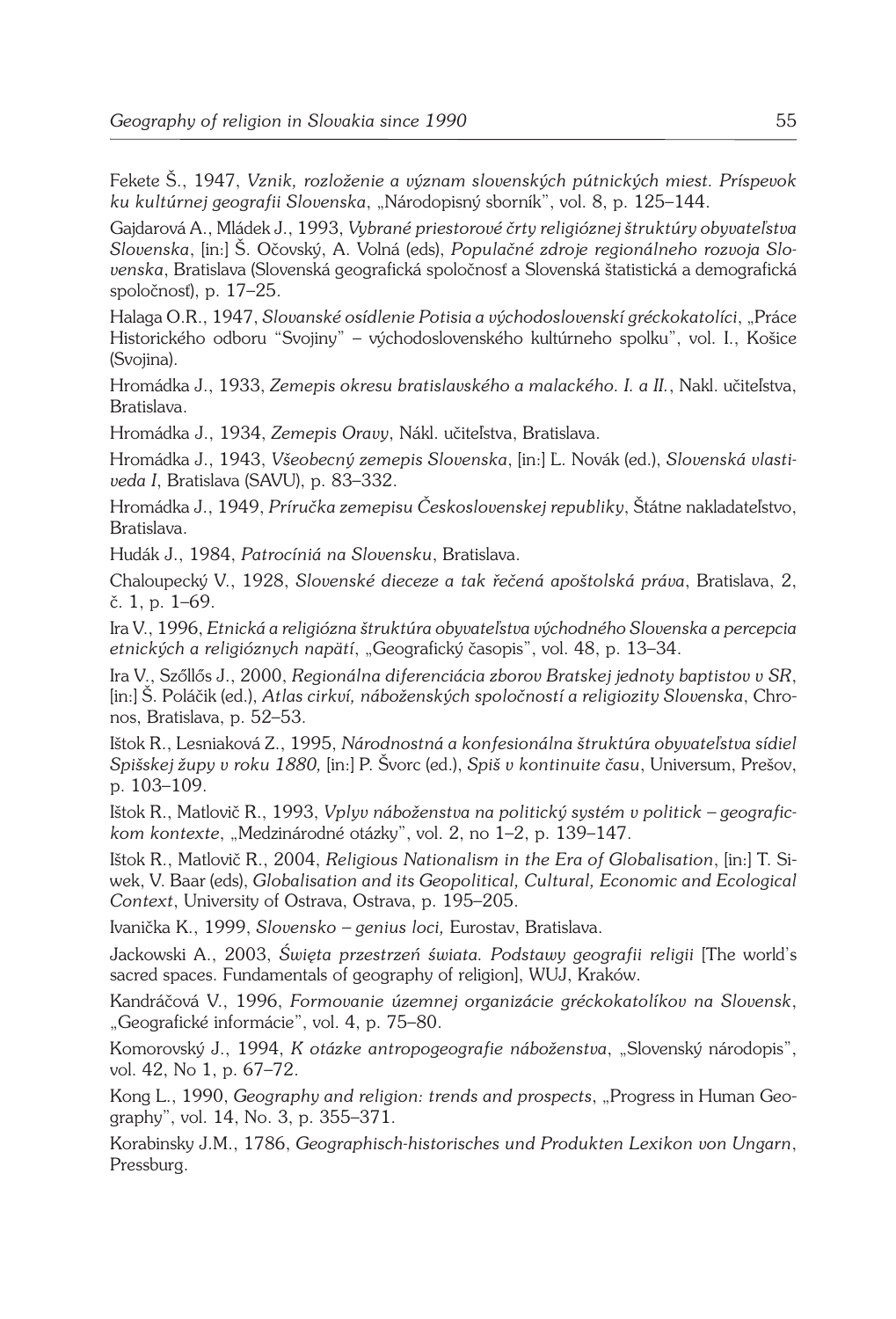Korčák J., 1935, *Národnostní a konfesijní rozvrstvení statistiky povolání v Československu na základě sčítání lidu dne 1. prosince 1930*, "Československá statistika", sv. 116, Státní úřad statistický, Praha, p. 9–36.

Kovačevičová S., 1998, *Imigračné a emigračné cesty židov na Slovensko a spolunažívanie s prostredím*, [in:] J. Skarbek (ed.), *Samoidentyfikacja mniejszości narodowych i religijnych w Europie Środkowo-wschodniej. Problematyka atlasowa* [Self-identification of ethnic and religious minorities in Central-Eastern Europe. Atlas data], Instytut Europy Środkowo-wschodniej, Central-Eastern European Institute, Lublin, p. 60–78.

Kovačovičová-puškárová B., Puškár I., 1971, *Derevjani cerkvi schidnogo obrjadu na Slovaččini*, "Naukovij zbirnik Muzeju ukrajinskoi kuľturi v Svidniku", vol. 5, SPN Bratislava- -Prešov.

Krivý V., 2001, *Hodnotové orinetácie a náboženské prejavy slovenskej verejnosti v 90. rokoch*, "Sociológia", vol. 33 (1), p. 7–45.

Krogmann A., 2007a, *Religiózny cestovný ruch v Nitrianskom kraji*, UKF, Nitra.

Krogmann A., 2007b, *Religiózny cestovný ruch v Nitre a jeho špecifiká*, "Geographia Cassoviensis", vol. 1, No 1, p. 103–106.

Krogmann A., 2009a, *Nitra – centrum mariánskeho pútnického turizmu*, "Geografické štúdie", vol. 13, No 1, p. 40–45.

Krogmann A., 2009b, Pútnický cestovný ruch na príklade mesta Nitra, "Geografické informácie", vol. 13, No 1, p. 102–107.

Levine G.J., 1986, *On the geography of religin*, "Transactions of the Institute of British Geographers, New Series", vol. 11 (7), p. 428–440.

Lukniš M., 1946, *Jakubiany. Sborník prác Prírodovedeckej fakulty SU v Bratislave*, sv. XIV., "Práce Geografického ústavu", č. 2, Bratislava.

Majo J., 2009, *Cobwebs in pews – some remarks on religion, identity and space in the Gemer region of Central Slovakia*, "Acta Facultatis Studiorum Humanitatis et Naturae Universitatis Presoviensis, Folia Geographica", vol. 15, p. 55–68.

Majo J., Kusendová D., 2007, *Etnické a náboženské pomery Slovenska v polovici 19. storočia podľa geografického slovníka Uhorska od Eleka Fényesa z roku 1851*, "Historický časopis", vol. 55, No 4, p. 739–748.

Mariot P., 1995, *Regióny religiozity obyvateľstva SR*, [in:] *Zborník príspevkov z 5. demografickej konferencie. Fenomén etnicity a náboženstva v demografii strednej Európy*, Bratislava (Slovenská štatistická a demografická spoločnosť), p. 87–97.

Martika J., 1955, *Jublejná spomienka geografickej tvorby na vysokých školách Slovenska*, "Geografický časopis", vol. 7, p. 110–114.

Matlovič R., 1992a, *Náboženská štruktúra obyvateľstva*, "Geografické rozhledy", vol. 2, č. 1, p. 11–13.

Matlovič R., 1992b, *Evanjelici na Slovensku*, "Evanjelický posol spod Tatier", č. 27/1992, p. 212–213.

Matlovič R., 1993a, *Religiózna geografia*, Metodické centrum, Prešov.

Matlovič R., 1993b, *Príspevok k vývinu národnostnej a konfesionálnej štruktúry obyvateľstva Prešova*, [in:] *Národnostní problémy v historii měst*, Muzeum Prostějovska, Prostějov, p. 203–209.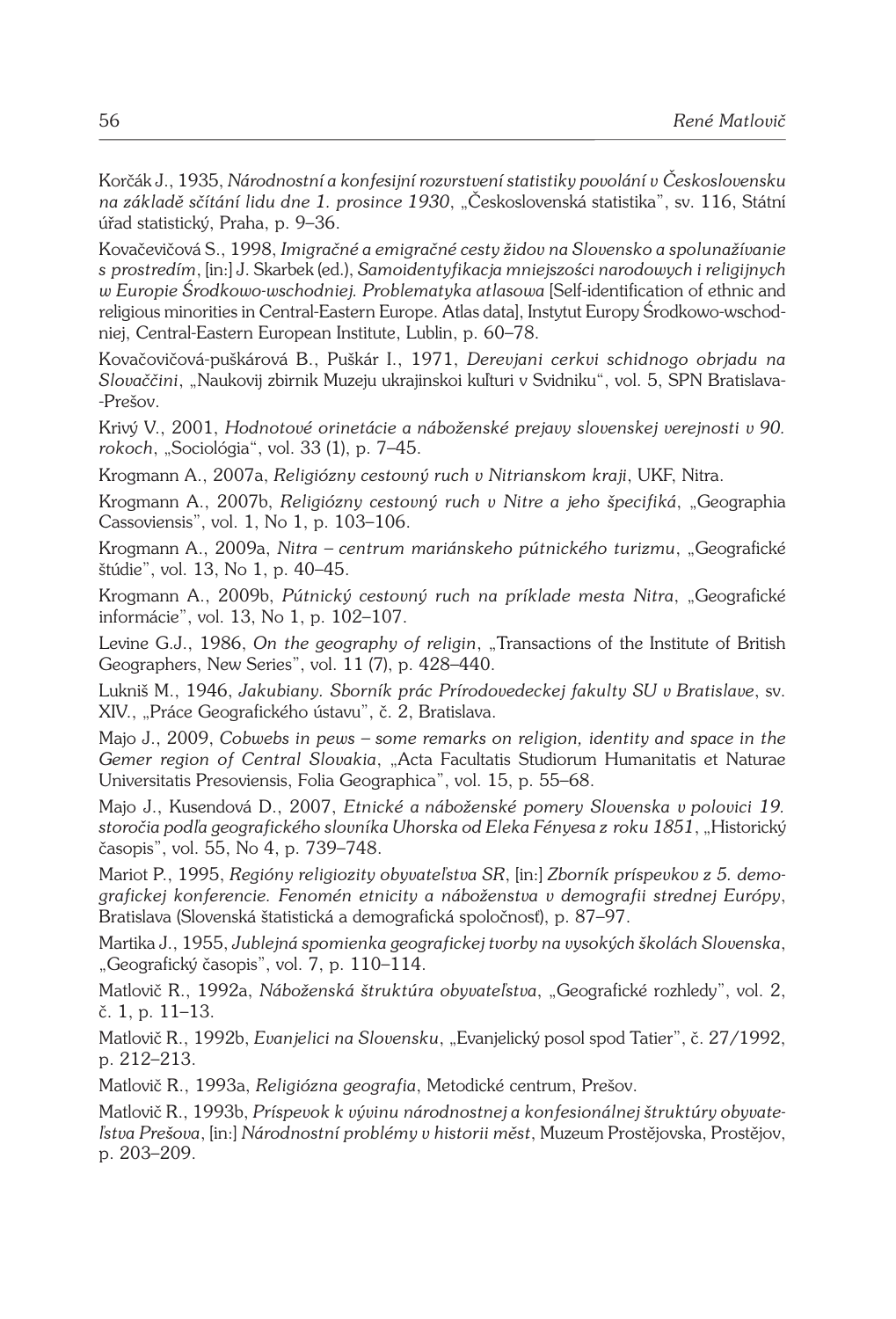Matlovič R., 1994, *Religióznogeografická problematika vo vyučovaní regionálnej geografie Slovenska*, [in:] E. Hofmann (ed.), *Postavení regionální geografie České republiky a Slovenské republiky v rámci nových podmínek rozvojě*, Sborník z konference. Brno (Pedagogická fakulta MU), p. 18–21.

Matlovič R., 1995a, *Formovanie územnej organizácie evanjelikov a.v. na Slovensku*, "Acta Facultatis Paedagogicae Universitatis Šafarikanae, Prírodné vedy", vol. 26, p. 210–232.

Matlovič R., 1995b, *Historickogeografický pohľad na cirkevnú územnú organizáciu evanjelikov a.v. na východnom Slovensku v 1. pol. 19. storočia*, [in:] P. Kónya, P. Káša (eds), *Eliáš Ladiver a Michal Greguš – osobnosti a ich dielo v obraze doby*, PVT Prešov, p. 157–164.

Matlovič R., 1996a, *Entwicklungsetappen der territorialen Verwaltungsorganisation der Ev. Kirche A.B. auf dem Boden der Slowakei*, [in:] K. Schwarz, P. Švorc (eds), *Die Reformation und ihre Wirkungsgeschichte in der Slowakei*, "Studien und Texte zur Kirchengeschichte und Geschichte", Reihe II., Bd 14, Wien (Evangelischer Presseverband), p. 223–236.

Matlovič R., 1996b, *Vybrané kapitoly z regionálnej geografie Slovenskej republiky*, Obyvateľstvo a sídla. Metodické centrum, Prešov.

Matlovič R., 1997a, *Vývinové tendencie geografie relígií*, "Geografický časopis", vol. 49, no 3–4, p. 231–241.

Matlovič R., 1997b, *Transformácia religióznej štruktúry obyvateľstva okresu Vranov nad Topľou v 20. storočí vo svetle koeficientu konvergencie*, [in:] P. Kónya, R. Matlovič, (eds) *Obyvateľstvo Karpatskej kotliny I*, Universum, Prešov, p. 171–177.

Matlovič R., 1998, *Development of Church Geographic Organisation of Protestants and the Augsburg Confession in Slovakia*, [in:] J. Skarbek (ed.), *Samoidentyfikacja mniejszości narodowych i religijnych w Europie Środkowo-wschodniej. Problematyka atlasowa* [Self- -identification of ethnic and religious minorities in Central-Eastern Europe. Atlas data], Instytut Europy Środkowo-wschodniej, Central-Eastern European Institute, Lublin, p. 50–59.

Matlovič R., 2000a, *The Current Religious Composition of the Population of Prešov*, [in:] *A Guide to Sacred Sightseeing and Ecclesiastical Life of Prešov*, Universum, Prešov, p. 152–153.

Matlovič R., 2000b, *Sakralizacja – cząstkowy proces transformacji przestrzeni miejskiej miasta postkomunistycznego na przykładzie Preszowa* [Sanctification – partial transformation process affecting urban space in a post –communist city, Presov case study], [in:] I. Jażdżewska (ed.), *Miasto postsocjalistyczne – organizacja przestrzeni miejskiej i jej przemiany. The post-socialist city – organization of urban space and changes therein*, UŁ, ŁTN Łódź, p. 121–128.

Matlovič R., 2001a, *Geografia relígií. Náčrt problematiky*, FHPV PU Prešov, 2001.

Matlovič R., 2001b, *Pútnické miesta ako perspektívne lokality cestovného ruchu na Slovensku*, [in:] M. Gúčik (ed.), *Kultúra a cestovný ruch*, EF UMB Banská Bystrica, p. 92–95.

Matlovič R., 2001c, *Paradigmatický vývoj geografie relígií a jeho protestantský kontext*, "Acta Collegii Evangelici Prešoviensis", IX, Miscellanea Anno 2000, p. 155–164.

Matlovič R., 2001d, *Transformácia religióznej štruktúry obyvateľstva Slovenska v r. 1991– –2001*, "Acta Collegii Evangelici Prešoviensis", IX, Miscellanea Anno 2000, p. 165–195.

Matlovič R., 2002, *Geographic Aspects of Religious Diversity in Slovakia at the Beginning of the Third Millennium*, "Peregrinus Cracoviensis", vol. 13, p. 35–53.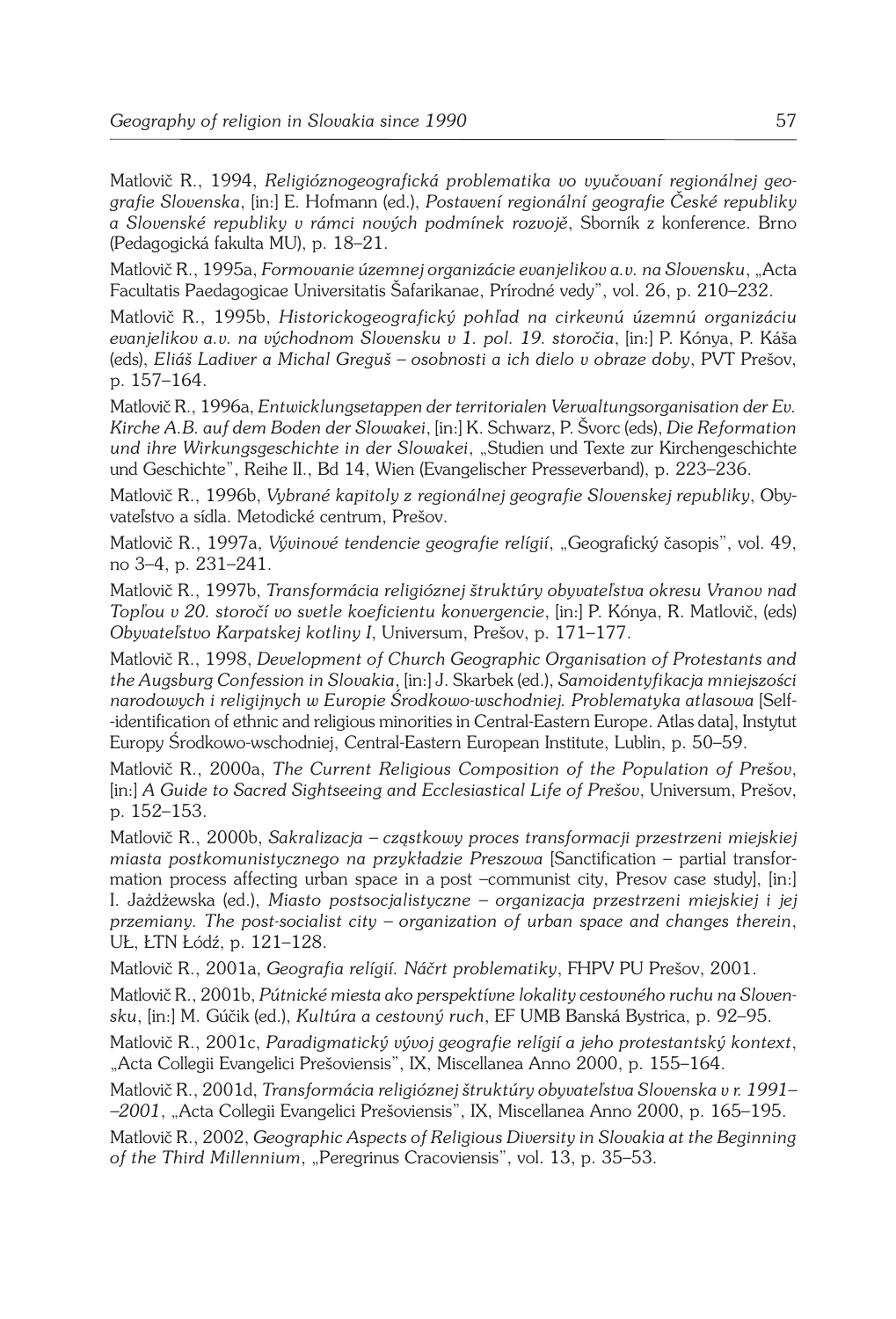Matlovič R., 2004, *Hrozí geografii relígií zánik?* Acta Facultatis Rerum Naturalium Universitatis Matthiae Belli, "Geografické štúdie", vol. 12, p. 62-69.

Matlovič R., 2005a, *Geografia obyvateľstva Slovenska so zreteľom na rómsku minoritu*, FHPV PU Prešov.

Matlovič R., 2005b, *The end of "geography of religion"? Towards the issue of the relevance of religion research in contemporary human geography*, [in:] B. Domański, S. Skiba (eds), *Geografia i sacrum* [Geography and the sacred], vol. 2, IGiGP UJ, Kraków, p. 315–327.

Matlovič R., 2005c, *Factors Influencing Pilgrimage Destinations: the Location of Calvaries*  and Stations of the Cross in Slovakia, "Turyzm", vol. 15, No. 1-2, p. 53-64.

Matlovič R., 2007, *Religiózna diverzita sveta a našej krajiny v kontexte náboženskej revitalizácie*, [in:] V. Žemberová (ed.), *Teória umeleckého diela. Literárnovedné a spoločenskovedné súvislosti, vzťahy a dotyky*, "Acta Facultatis Philosophicae Universitatis Prešoviensis", PU Prešov, p. 657–676.

Matlovič R., Ištok R., 1998, *Východokarpatský región a formovanie jeho duchovnej a kultúrnej diverzity*, "Životné prostredie", vol. 32, No. 2, p. 98–103.

Matlovič R., Žigrai F., 2002, *Vybrané metavedné problémy geografie relígií*, [in:] *Slovensko a integrujúca sa Európa*, "Geografické informácie", vol. 7, UKF Nitra, 2002, p. 153–166.

Matušík B., 1937, *Pohyb národností a náboženstvo v Turci za posledných sto rokov*, "Sborník Muzeálnej slovenskej spoločnosti", vol. 31, p. 34–57.

Mikoś K., 1988, *Geografia religii w perspektywie historycznej*, "Zeszyty Naukowe UJ. Studia Religiologica", vol. 19, p. 49–66.

Moravčíková M., Cipár M., 1998, *Religiozita na Slovensku. Demografická štúdia*, "Ročenka Ústavu pre vzťahy štátu a cirkví 1997", p. 124–139.

Moravčíková M., Cipár M., 2000, *Korelačné vzťahy religiozity a sociálno-patologických javov vo vybraných regiónoch Slovenska*, "Ročenka Ústavu pre vzťahy štátu a cirkví 1999", p. 135–148.

Moravčíková M., Valová E. (eds), 2000, *Sekty, kulty a nová religiozita v pluralitnej spoločnosti*, "Ústav pre vzťahy štátu a cirkví", Bratislava.

Mulík P. (ed.), 1998, *Prehľad registrovaných cirkví a osobností náboženského života v Slo*venskej republike, "Ústav pre vzťahy štátu a cirkví", Bratislava.

Mulík P., Bednárik F., 1998, *Databáza neregistrovaných cirkví a náboženských spoločenstiev v SR*, "Ročenka Ústavu pre vzťahy štátu a cirkví 1997", p. 90–123.

Nováková G., 2009, *Posledná dekáda 20. storočia z hľadiska štruktúry populácie Slovenska podľa vierovyznania*, [in:] B. Bleha (ed.), *Populačný vývoj Slovenska na prelome tisícročí – kontinuita či nová éra?* "Geografika", Bratislava, p. 126–147.

Očovský Š., 1992, *Princípy geografického štúdia religióznej problematiky*, [in:] *Zborník referátov z X. zjazdu Slovenskej geografickej spoločnosti pri SAV*, Bratislava (GÚ SAV), p. 138–148.

Očovský Š., 1993, *Vývoj religióznej štruktúry obyvateľstva na Slovensku*, "Geografický časopis", vol. 45, p. 163–181.

Očovský Š., 1994, *Zur Religionsgeographie der Slowakei*, "Österreichische Osthefte", vol. 36, No. 1, p. 69–83.

Očovský Š., 1996, *Änderungen der religiösen Struktur der Bevölkerung in der Slowakei im 20. Jahrhundert*, "Geographia Religionum", Bd 10, Reimer, Berlin, p. 21–42.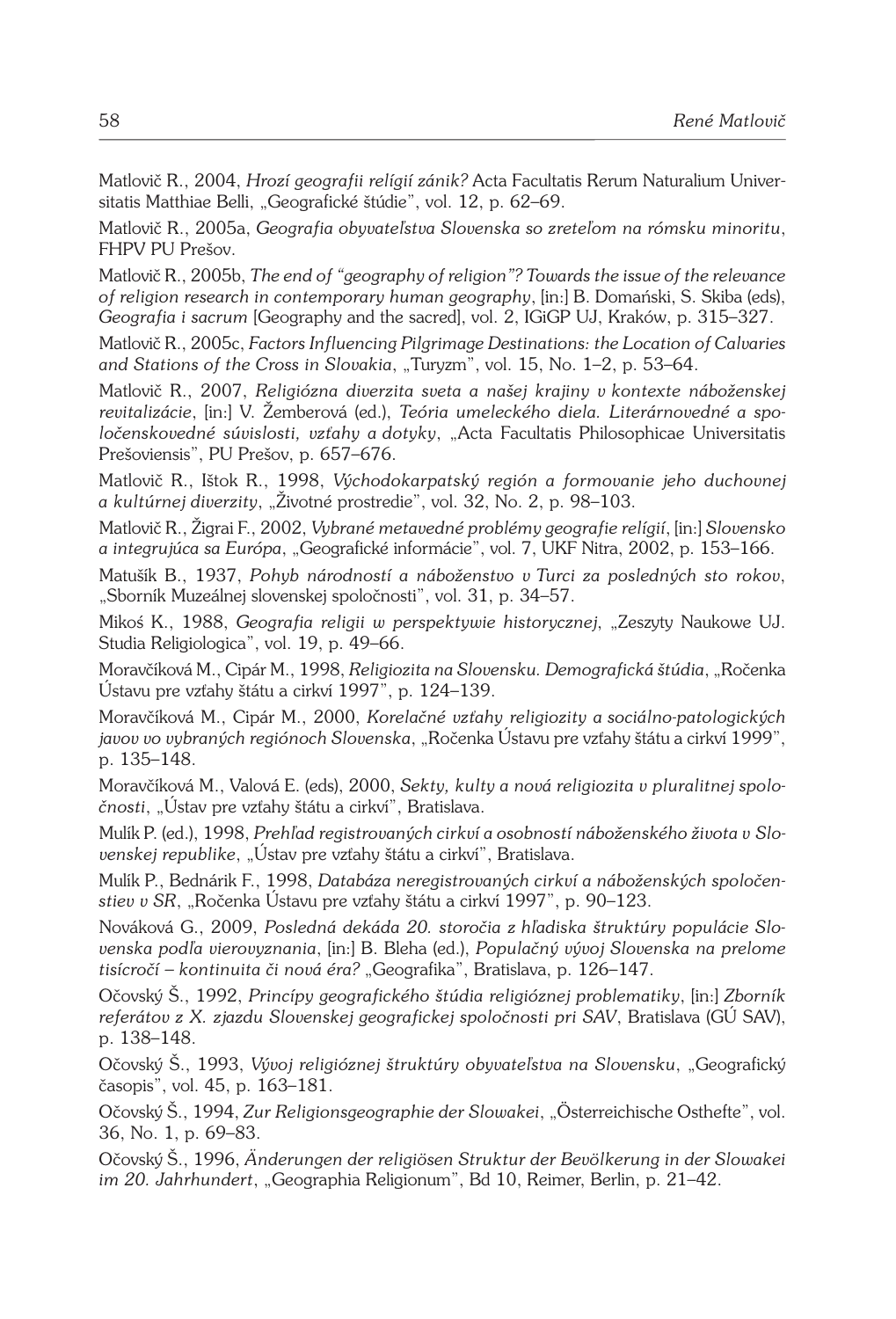Pastor K., 1994a, *Religiozita ako demografický faktor*, "Slovenská štatistika a demografia", vol. 4, No. 1, p. 13–23.

Pastor K., 1994b, *Výpovedná hodnota štatistických údajov o religiozite*, "Demografie", vol. 3, p. 173–178.

Podhorský F., 1996, *Religiozita a religiózna štruktúra obyvateľov miest Slovenska*, "Geografické informácie", vol. 4, p. 71–74.

Podhorský F., 1997, *Religiózna štruktúra obyvateľstva regiónov slovensko-českého pohraničia*, [in:] P. Mariot, O. Mikulík (eds), *Podobnosti a rozdiely vo vývoji SR a ČR po rozdelení Českej a slovenskej federatívnej republiky*, GÚ SAV Bratislava, p. 91–96.

Podhorský F., 1998, *Mestá Slovenska nad 20 000 obyvateľov – ich religiozita a religiózna štruktúra obyvateľstva*, [in:] *Podobnosti a rozdíly vývojě měst ČR a SR po roce 1990. Sborník 2. česko-slovenského akademického semináře*, Brno, p. 35–42.

Podhorský F., 1999, *Religiousness and the religious structure of the rural population in Slovakia based on selected areas*, "Geographica Slovenica", vol. 31, p. 178–188.

Podhorský F., 2000, *Typizácia miest Slovenska podľa religiozity a podielu rímskokatolíckych veriacich*, "Geografické štúdie – Geographical Studies", vol. 7, UKF Nitra, p. 248–258.

Poláčik Š. (ed.), 2000, *Atlas cirkví, náboženských spoločností a religiozity Slovenska*, Chronos, Bratislava.

Poláčik Š., 1996, *Diverzifikovanosť religióznej štruktúry Slovenska (rok 1991)*, "Acta Facultatis Rerum Naturalium, Universitatis Comenianae, Geographica", vol. 39, p. 183–193.

Poláčik Š., 1998a, *The Main Aims of the Atlas of Religiousness in Slovakia*, [in:] J. Skarbek (ed.), *Samoidentyfikacja mniejszości narodowych i religijnych w Europie Środkowo- -wschodniej. Problematyka atlasowa* [Self-identification of ethnic and religious minorities in Central-Eastern Europe. Atlas data], Instytut Europy Środkowo-wschodniej, Central-Eastern European Institute, Lublin, p. 34–38.

Poláčik Š., 1998b, *The Main Signs of Spatial Differentiation in Religiousness in Slovakia*, [in:] J. Skarbek, (ed.) *Samoidentyfikacja mniejszości narodowych i religijnych w Europie Środkowo-wschodniej. Problematyka atlasowa* [Self-identification of ethnic and religious minorities in Central-Eastern Europe. Atlas data], Instytut Europy Środkowo-wschodniej, Central-Eastern European Institute, Lublin, p. 39–49.

Poláčik Š., Judák V. (eds), 2005, *Atlas Katolíckej cirkvi na Slovensku*, Rímskokatolícka cyrilometodská bohoslovecká fakulta UK, Bratislava.

Rinschede G. (ed.), 1999, *Religionsgeographie*, Westermann, Braunschweig.

Ritomský A., 1993a, *Náboženské vyznania na Slovensku (socio-štatistická analýza)*, "Verbum", vol. 4, p. 230-235.

Ritomský A., 1993b, *Konfesijné typy obcí na Slovensku*, "Obecné noviny", vol. 29–30, p. 21–23.

Sopher D.E., 1967, *Geography of Religions*, Foundations of Cultural Geography Series. New York-Englewood Cliffs, Prentice-Hall.

Szőllős J., 1998a, *Krstenecká alebo anabaptistická reformácia a jej história a rozšírenie na Slovensku*, "Acta Collegii Evangelici Prešoviensis", III., Miscellanea Anno 1998, BÚ VD ECAV Prešov, p. 117–125.